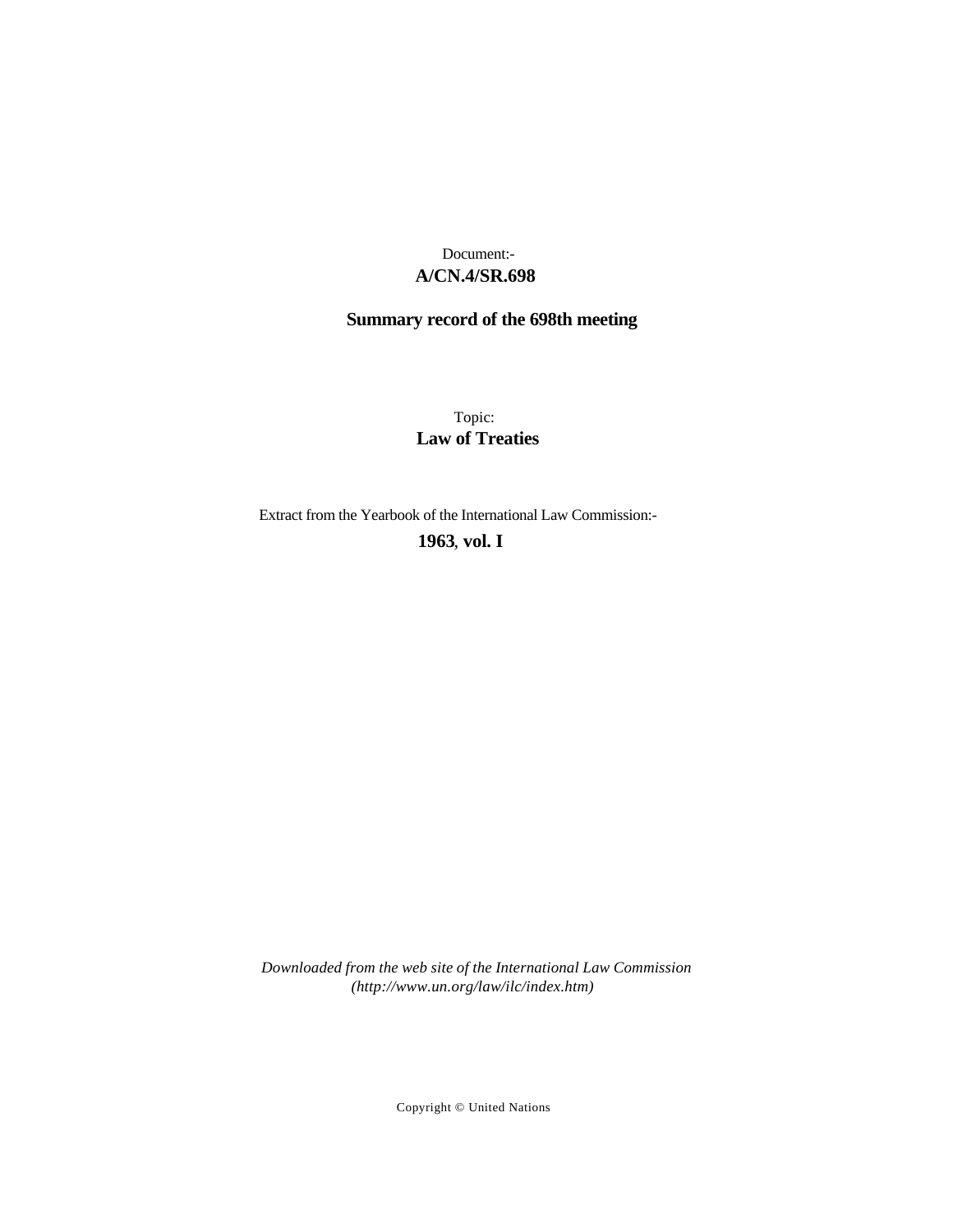with the *rebus sic stantibus* doctrine than with the remainder of article 21. However, its provisions properly followed those of paragraph 1 *(a).*

82. He had included paragraph 1 without any great enthusiasm, as he had explained in his commentary. He suggested that the Drafting Committee should be invited to endeavour to work out a formulation less open to objection and when that was submitted to the Commission a decision could be taken on whether to retain the paragraph or not.

83. There appeared to be no serious controversy regarding paragraph  $2(a)$ , which envisaged cases that were not frequent in practice. He had included the words " after its entry into force " in the opening sentence of paragraph 2 in order to stress the distinction between a supervening impossibility of performance and an impossibility which had already existed at the time of the treaty's conclusion. An impossibility of performance which, unknown to the parties, had existed at the time of the treaty's conclusion would raise the question of error rather than that of impossibility of performance. But the words " after its entry into force " were admittedly superfluous.

84. In paragraph *2(b),* he had had in mind such cases as the dissolution of a customs union. Clearly, in a case of that type, a treaty with such a union would become impossible to perform. In view of some of the difficulties to which that paragraph might give rise, and to which certain members had referred, he suggested that the Drafting Committee should reconsider its provisions in the light of the discussion.

85. Lastly, paragraph 3 appeared to have given rise to no objections apart from points of drafting. Its provisions were rendered necessary by the presence of paragraph 2 *(a).*

86. The CHAIRMAN suggested that article 21 should be referred to the Drafting Committee with the request that it should make a recommendation on the placing of paragraph 4 and redraft paragraph 1 with a view to a final decision being taken by the Commission at a later stage.

*It was so agreed.*

The meeting rose at 12.55 p.m.

#### **698th MEETING**

*Wednesday, 12 June 1963, at 10 a.m.*

*Chairman:* Mr. Eduardo JIMENEZ de AR^CHAGA

### **Law of Treaties (A/CN.4/156 and Addenda)**

[Item 1 of the agenda] *{continued)*

1. The CHAIRMAN invited the Commission to consider article 23 in section IV of the Special Rapporteur's second report (A/CN.4/156/Add.2).

- SECTION IV (PROCEDURE FOR ANNULLING, DENOUNCING, TERMINATING WITHDRAWING FROM OR SUSPENDING A TREATY AND THE SEVERANCE OF TREATY PROVISIONS)
- ARTICLE 23 (AUTHORITY TO ANNUL, DENOUNCE, TERMI-NATE, WITHDRAW FROM OR SUSPEND A TREATY)

2. Sir Humphrey WALDOCK, Special Rapporteur, said that the article he had drafted referred back to the provisions of article 4 of Part I and stated that the rules laid down there applied, *mutatis mutandis,* to the authority of a representative to annul, denounce, terminate, withdraw from or suspend a treaty. Since termination by agreement was one of the methods of termination provided for in Section III, it was appropriate to include the provisions of sub-paragraph *(b)* which made the same rules applicable to the authority of a representative to consent to the act of another State annulling, denouncing, terminating, withdrawing from or suspending a treaty.

3. The main problem for the Commission was to decide whether to include in the draft a short article of the kind proposed, which in effect simply referred to article 4 of Part I, or to spell out the authority to annul, denounce, etc. in greater detail.

4. Mr. CASTRÉN said that, for the reasons stated by the Special Rapporteur, it would be useful and logical to include the article in the draft; he would confine himself to two comments of secondary importance.

5. It was right to say that the rules laid down in article 4 of Part I could only be applied *mutatis mutandis* to the cases contemplated in article 23: but perhaps it could be explained, by means of a few examples in the commentary, what that meant in practice.

6. Secondly, the article should perhaps mention not only the authority of representatives, but also that of organs of the State. It was true that article 4 of Part I referred only to representatives; but although the head of State appeared to be included in that category, he was, essentially, one of the principal organs of the State, responsible for performing important acts connected with the termination and suspension of treaties.

7. Mr. LACHS said he believed the reference to article 4 of Part I was fully justified, but he had some doubts regarding the enumeration of the various acts referred to in article 4 and now in article 23. Those acts could be divided into two groups: the first consisted of acts preparatory to the conclusion of a treaty, and comprised negotiation, drawing up and authentication; the second consisted of a series of acts which had definite legal effects, namely, signature, where ratification was not required, ratification, accession, approval and acceptance.

8. Sub-paragraph *(a)* referred to the termination of the treaty and listed a set of acts which had definite effects on the treaty, but none of them corresponded with the three acts preparatory to termination, namely, again, negotiation, drawing up and authentication. Thus, in the article as it stood, sub-paragraph *(a)* had no counterpart in the first part of the article, which referred to article 4.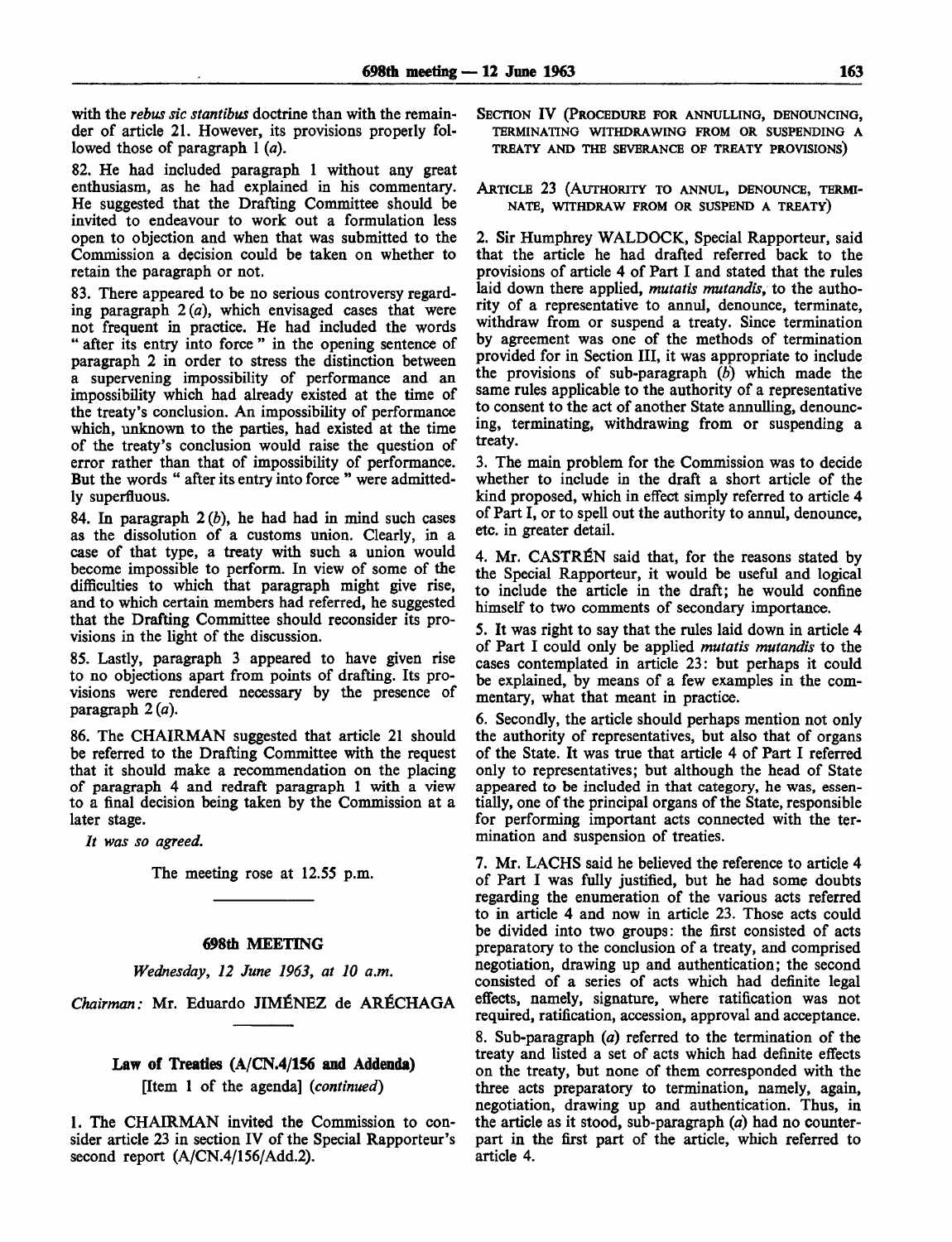9. The inclusion of those preparatory acts in sub-paragraph *(a)* might accordingly be justified, for besides being concluded, a treaty was also terminated on the basis of negotiation, before going on to the acts which had definite legal results; alternatively, the list in the first part of the article could be confined to those acts which had definite legal effects, namely, signature, ratification, accession, approval or acceptance.

10. Personally, he preferred the first alternative, because preparatory acts were needed both for the conclusion and for the termination of a treaty.

11. He believed that all that was needed was a drafting change, since the Special Rapporteur must have had all those things in mind.

12. He agreed with Mr. Castrén that it would be wise to include a reference to organs of the State.

13. Mr. ROSENNE said he was in general agreement with the views expressed by Mr. Castren and Mr. Lachs. But irrespective of whether the list of acts in article 23 were retained or not, he wished to draw attention to the omission of any reference, either in that article or in article 4 of Part I, to one other aspect of the formal treaty-making power, namely, the authority to make objection to reservations.

14. It was possible that, ultimately, article 4 of Part I and article 23 might be combined in a general article governing the formal authority to perform various acts connected with the conclusion and termination of treaties.

15. He suggested that article 5 of Part II, which raised the question of organs of the State, should perhaps be associated with article 23.

16. Mr. de LUNA said he merely wished to remind the Commission that anything relating to the procedure for amendment, denunciation, termination, withdrawal from, or suspension of, a treaty raised exactly the same problem as the constitutionality of treaty-making powers and the international effects of a breach of internal law on that subject. Accordingly, either the article itself or the commentary should say what were the international effects of the national authority exercised by the organs in question.

17. Sir Humphrey WALDOCK, Special Rapporteur, said that the question of the connexion with article 5 of Part II raised by Mr. Rosenne would require some thought.

18. The other questions which had been raised were largely matters of drafting and he suggested that article 23 should be referred to the Drafting Committee with the comments made by members.

19. The CHAIRMAN said that, if there were no objection, he would consider that the Commission agreed to the course suggested by the Special Rapporteur.

*It was so agreed.*

20. The CHAIRMAN invited the Commission to consider article 24 (A/CN.4/156/Add.2).

ARTICLE 24 (TERMINATION, WITHDRAWAL OR SUSPENSION UNDER A RIGHT EXPRESSED OR IMPLIED IN THE TREATY)

21. Sir Humphrey WALDOCK, Special Rapporteur, said that article 24 was largely self-explanatory. It set out the procedure for the exercise of the power of termination in cases where that power was expressed or implied in the treaty itself. The question of the power to terminate a treaty on such grounds as a breach committed by another party, or the doctrine of *rebus sic stantibus,* was deal with in article 25.

22. The object of both articles was to provide a regular procedure for carrying out acts connected with termination. He thought that both in the cases covered by article 24 and in those covered by article 25 it was useful to state the procedure in some detail.

23. Mr. YASSEEN said that article 24 was a useful article which regulated the procedure for giving notice. The Special Rapporteur had wisely provided in paragraph 3 for the possibility of revoking the notice before it had taken effect; that was a safeguard for the stability of treaties.

24. However, the article laid down dispositive rules, but did not prescribe indispensable formalities. In other words, non-observance of its provisions should not have the effect of voiding the notice.

25. Mr. TSURUOKA said he did not favour the provision in paragraph 3; he thought it unnecessary to state the idea expressed there. For example, a treaty might stipulate that on a specified date a party could give notice of its intention to terminate or withdraw from the treaty, such notice to take effect on the expiry of a period of six months. On the receipt of such notice the other party, believing that the treaty would be terminated in six months would make preparations and take appropriate measures. Then, just before the period expired, the State which had given notice of its intention to terminate the treaty might announce that it revoked its notice. All the preparations made by the other party would then have been in vain and it might suffer injury; but since the act was authorized it could hardly claim damages.

26. There was, in that provision, a certain lack of balance in the protection afforded to the legitimate interests of the two parties, and he thought that cases of that kind could be allowed to follow their natural course. The other party would consent to revocation of the notice if it considered that its own interests would benefit from the continued existence of the treaty. Consequently, the stability of the treaty would not suffer if paragraph 3 did not exist.

27. Mr. CASTRÉN said that the article was useful and, on the whole, well drafted.

28. He noted, however, that it contained three references to article 17, paragraph 3; he had already proposed that most of that paragraph should be deleted, and if his proposal were accepted, it would also be necessary to redraft article 24.

29. It was also open to question whether paragraph 1 *(b)* should be retained. It was sufficiently clear that the con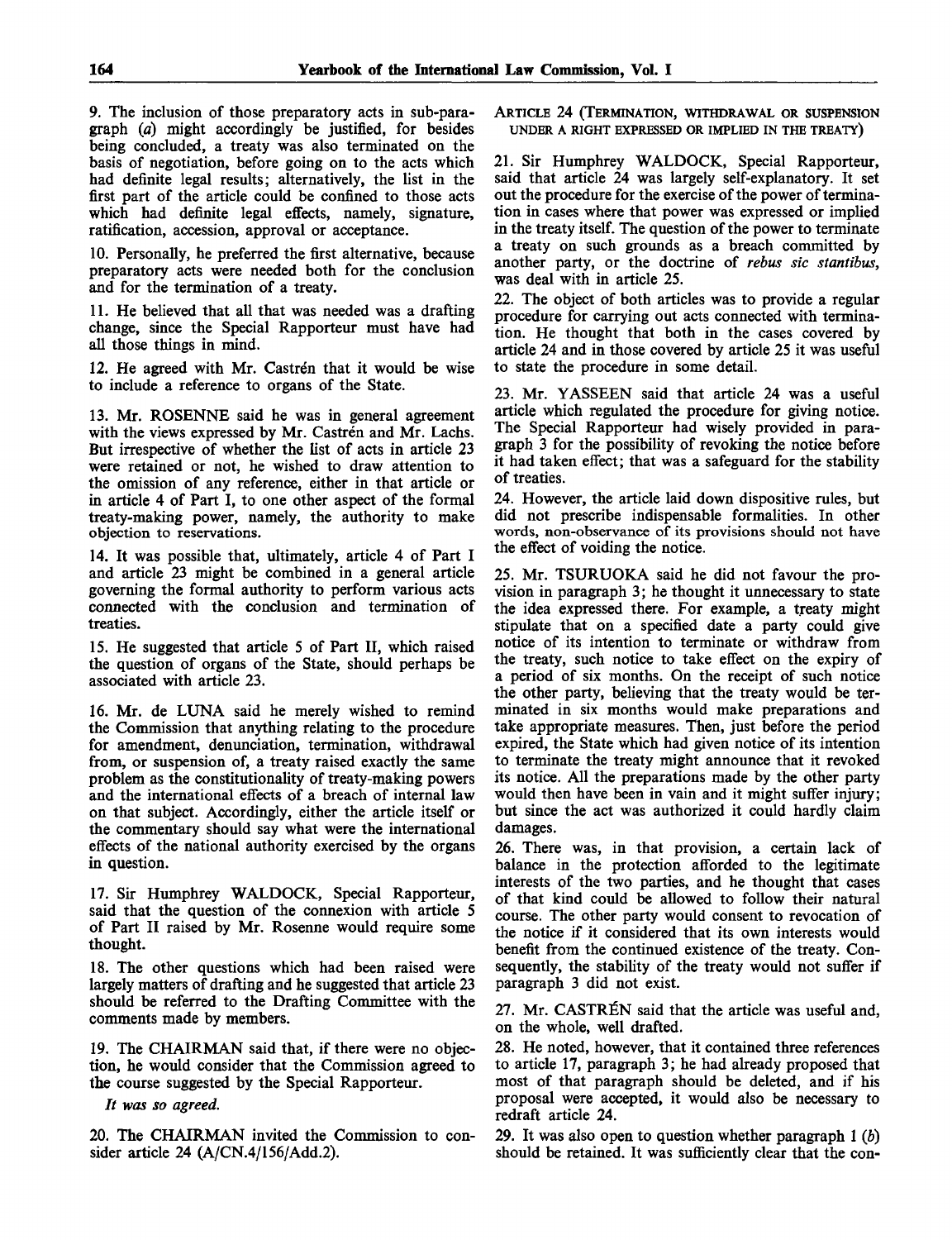ditions laid down in the treaty itself concerning the notice must be complied with. In any case, the article might first refer to those conditions and then add that, if the matter was not regulated in the treaty, notice must be given in conformity with the conditions laid down in sub-paragraphs *(a), (c)* and *(d)* of paragraph 1.

30. Mr. ELIAS said that article 24 was quite acceptable in principle, but its provisions were unduly elaborate. That applied particularly to paragraph 1; the idea it contained could be expressed much more succinctly.

31. In paragraph 2, he did not believe it was necessary to state that notice must be given through the diplomatic or other official channel. He realized that the Special Rapporteur was anxious to avoid any suggestion that, for example, a mere declaration on the floor of a national legislature had the effect of terminating a treaty, but of course, such a declaration would have no binding effect in international law unless formally communicated to the other party to the treaty.

32. He therefore suggested that paragraphs 1 and 2 should be replaced by the following text, which contained the sense of both paragraphs:

" Where a treaty expressly or impliedly confers upon a party a right to terminate, withdraw from or suspend it, written notice to that effect specifying the operative date shall be given in due form to the other party or parties to it, either directly or through a Depositary, if there is one."

33. Paragraph 3, which dealt with the right to revoke a notice of termination, withdrawal or suspension before the notice actually came into force, should be retained, but the Drafting Committee should be asked to reexamine its formulation. Personally, he thought that the right to revoke should be implicit in the power to give notice, unless the treaty itself provided otherwise.

34. With regard to the references to article 17, paragraph 3, he agreed with Mr. Castren.

35. Mr. ROSENNE said he attached great importance to paragraph 3 of the commentary, which provided a guide to the understanding of the article.

36. With regard to the references to article 17, paragraph 3, he suggested that, in the opening sentence of paragraph 1, the words " under article 17, paragraph 3, of this Part " should be replaced by " under these articles or other rules of international law ". Apart from the changes which had been proposed in article 17, paragraph 3, it should be remembered that the convention on the law of treaties would not completely cover all international law on the subject. Grounds for termination or suspension of treaties existed other than those specified in the draft articles; an important one could arise under article 41 of the United Nations Charter.

37. In paragraph 1 (c), the words " under article 17, paragraph 3" should be deleted. As explained in paragraph 2 of the commentary, the purpose of that subparagraph was to specify that the notice should indicate legal basis upon which the right to terminate or suspend the treaty was claimed. That legal basis need not necessarily be " under article 17, paragraph 3".

38. Mr. de LUNA said that, however paradoxical it might seem, he agreed both with Mr. Tsuruoka's and with Mr. Yasseen's comments on paragraph 3. Notice was a unilateral legal act which began to produce effects as soon as the other party received it. As Mr. Tsuruoka had said, the party receiving the notice would begin to make preparations for the treaty's termination, and might then be surprised to find the other party had unexpectedly reversed its decision. But — and in that respect he agreed with Mr. Yasseen — an occurrence of that kind would not adversely affect the treaty. For apart from very exceptional cases, the parties had the same rights in the matter of denunciation and the party which had received notice could therefore either itself denounce the treaty before the time-limit expired, or choose not to denounce it. For those reasons he thought that paragraph 3 should stand.

39. Mr. TSURUOKA said that Mr. de Luna had misunderstood him in supposing that both parties could denounce the treaty at any time. In the example he had given, one of the parties was unable to denounce the treaty because the time-limit was about to expire. If paragraph 3 were drafted in stricter terms, it would cause the party contemplating denunciation to consider the matter very carefully beforehand.

40. Mr. AGO said that the article laid down conditions that were essentially a matter of form and on the whole he supported them.

41. With regard to the reference to article 17, paragraph 3, which had been criticised by several members, he observed that no decision could be taken on it until the fate of that paragraph had been decided.

42. Apart from that, perhaps the Commission ought to limit the scope of article 24 to cases in which the right of termination, withdrawal or suspension was expressed or implied in the treaty as stated in the title, in which case it would be necessary to change the wording and omit the reference to article 17, paragraph 3.

43. Article 17, paragraph 3, was not in fact concerned with the interpretation of the treaty, but with a kind of presumption in regard to certain treaties, such as commercial treaties, in which the possibility of denunciation was presumed to exist. The power to terminate then existed more by operation of law than by an implied term of the treaty. If article 17, paragraph 3, were adopted as it stood, it would constitute an objective rule of international law which automatically conferred the right to denounce certain treaties. In his opinion, it would be preferable to include only cases in which the treaty itself provided for possible termination or in which that possibility could be inferred by interpreting the will of the parties. The reference to article 17, paragraph 3, would not then be necessary.

44. With regard to the point raised by Mr. Yasseen, he thought that provision should be made for the formalities he had mentioned. But what would happen if those formalities were not complied with ? If they were regarded as necessary, a denunciation which failed to comply with them would be null and void. If, on the other hand, that result was not desired, it remained to be seen what value the rules laid down in the article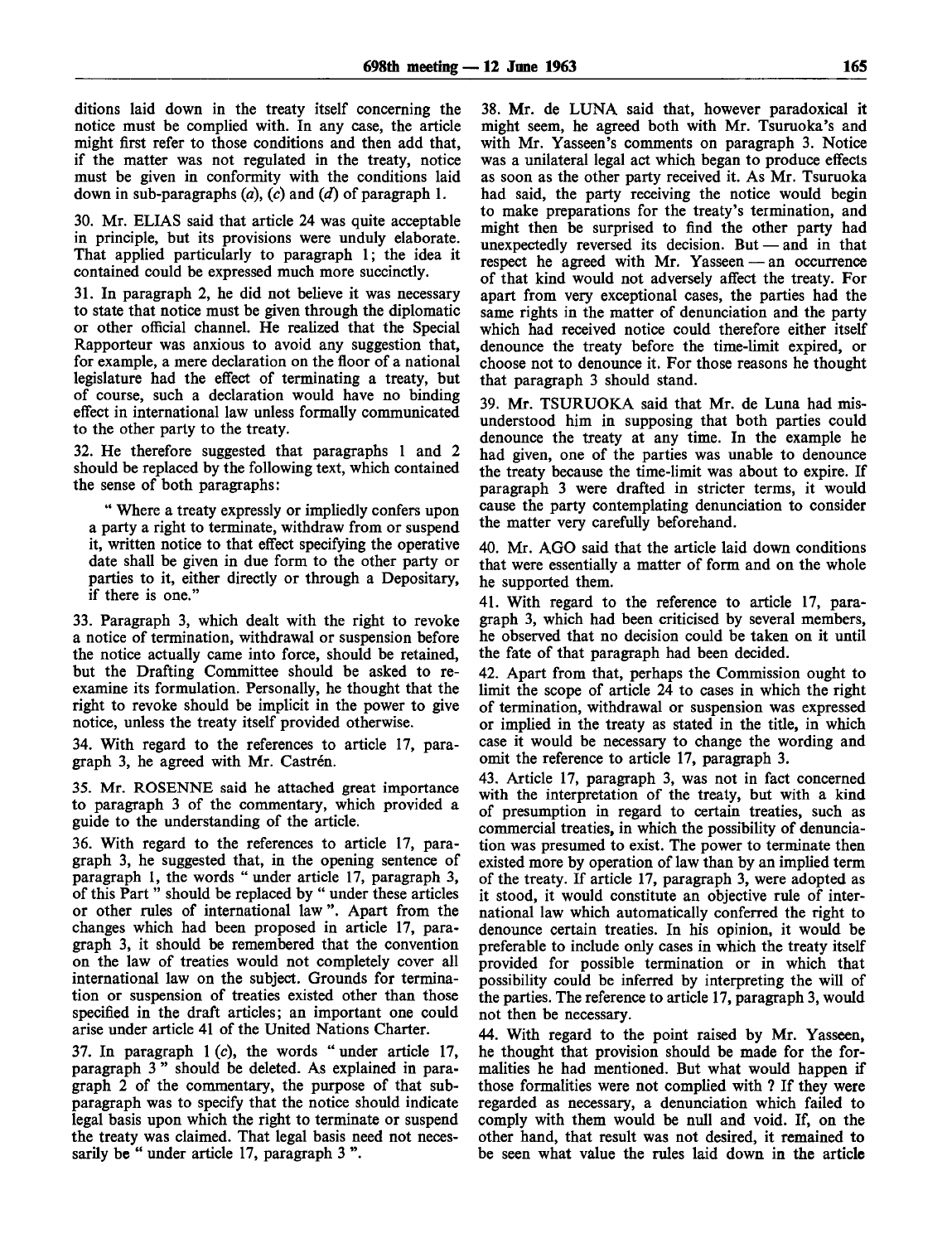would have. They would, in fact, be in the nature of recommendations. It was therefore necessary to be quite clear about what was wanted, both as to the formalities and compliance with them, and as to the effect of noncompliance.

45. Mr. AMADO said he must again remind the Commission of his great concern that it should refrain from giving too much advice to States, which were infallibly guided by their own interest. He had been struck by the very pertinent remarks of the members who had spoken before him, but they all seemed to aim at formulating even the smallest details, and a fresh appeal for caution and moderation might not be out of place.

46. Sir Humphrey WALDOCK, Special Rapporteur, said he agreed that it was undesirable that the Commission should appear to be trying to teach States what to do; but at the same time it was essential not to overlook the abuses they had committed. The whole purpose of article 24 was to set out a regular procedure for denouncing treaties.

47. It had been suggested that some of the provisions of article 24 stated the obvious. Often it was appropriate to state what appeared to be self-evident, precisely because it was true. In any event, he noted that, at the previous session, the Commission had not been against incorporating in the draft provisions which were not less self-evident than those under consideration.

48. With regard to Mr. Elias' proposal for paragraphs 1 and 2, he agreed that it would be possible to shorten those paragraphs, but he was not in favour of combining them.

49. The main point of substance in article 24 was that embodied in paragraph 3. Mr. Tsuraoka's comment was based on the same considerations as the proviso included by the previous Special Rapporteur, which would have required the assent to the revocation of " any other party which, in consequence of the original notification of termination or withdrawal, has itself given such a notification or has otherwise changed its position ".<sup>1</sup>

50. The example given by Mr. Tsuruoka of one party giving notice of termination or withdrawal and the other party not being in a position to give such notice under the terms of the treaty, was an extremely unlikely one. If such a case were to occur, the party which had put itself in such a position by subscribing to the treaty, would have only itself to blame.

51. The situation envisaged by the previous Special Rapporteur was a less unlikely one. A party to a treaty upon receiving from another party notification of termination or withdrawal, might have decided that it did not wish to remain a party to the treaty in the absence of the other party and might have taken some steps to withdraw. The previous Special Rapporteur had thought it necessary to provide some protection for the interests of such a party.

52. However, as he had explained in the last sentence of paragraph 4 of his commentary, it was doubtful

whether the proviso in question was really necessary, for any other State which had followed the example of the first State in giving notice of termination or withdrawal would equally have the right to revoke the notice. Each party to the treaty had in its own hands the power to protect its interests. The provisions of paragraph 3 really seemed to him to follow inevitably from the fact that the treaty had fixed a period before which the notice of termination was not to be complete, and the discussion had indicated that they should be retained.

53. The point raised by Mr. Rosenne, although perhaps involving a slight element of substance, could be referred to the Drafting Committee with the other points raised during the discussion.

54. Mr. YASSEEN, referring to Mr. Ago's comments, said that conditions were sometimes laid down in law whose non-fulfilment was not necessarily followed by voidance, especially those formulated to ensure greater clarity and to avoid disputes.

55. Sub-paragraph *(a)* of paragraph 1 laid down that the notice must be in writing, which followed from the definition of a treaty already adopted. Sub-paragraph *(b)* required compliance with any conditions laid down in the treaty, and that was a matter which depended on the treaty itself. It might be thought that those two sub-paragraphs laid down peremptory conditions, but it was doubtful whether fulfilment of the conditions stated in sub-paragraphs (c) and *(d)* could be required on pain of nullity; for sub-paragraph *(c)* called for specification of the provision of the treaty under which the notice was given and sub-paragraph *(d)* for specification of the date.

56. Mr. TUNKIN said that while he found nothing objectionable in the provisions of article 24, some of them seemed unnecessary.

57. With regard to the question raised by Mr. Ago concerning the consequences of non-compliance, the article itself appeared somewhat vague. The probable reason for its lack of precision was that some of its provisions could hardly be considered as specific rules. Certainly, if the act referred to in paragraph 1 *(a)* were not performed by a competent representative, it would be null and void. As to the rule in paragraph 1 *(b),* it was perhaps already covered by the provisions of article  $15 - a$  point which could be considered by the Drafting Committee.

58. The contents of paragraph  $1(c)$ , although logical, were not indispensable in law. It would be an absurd piece of formalism to suggest that a notice of termination was void unless it specified the ground on which it was based.

59. As to paragraph 1 *(d),* it was obvious that the notice should be dated and that it should indicate the date upon which it took effect.

60. The contents of paragraph 2 were equally selfevident, and it was doubtful whether they were necessary. States communicated through official channels and not through private persons. That rule applied

<sup>1</sup>  *Yearbook of the International Law Commission,* 1957, Vol. II (United Nations publication, Sales No.: 1957.V.5, Vol; II), p. 34, article 26, para: 9.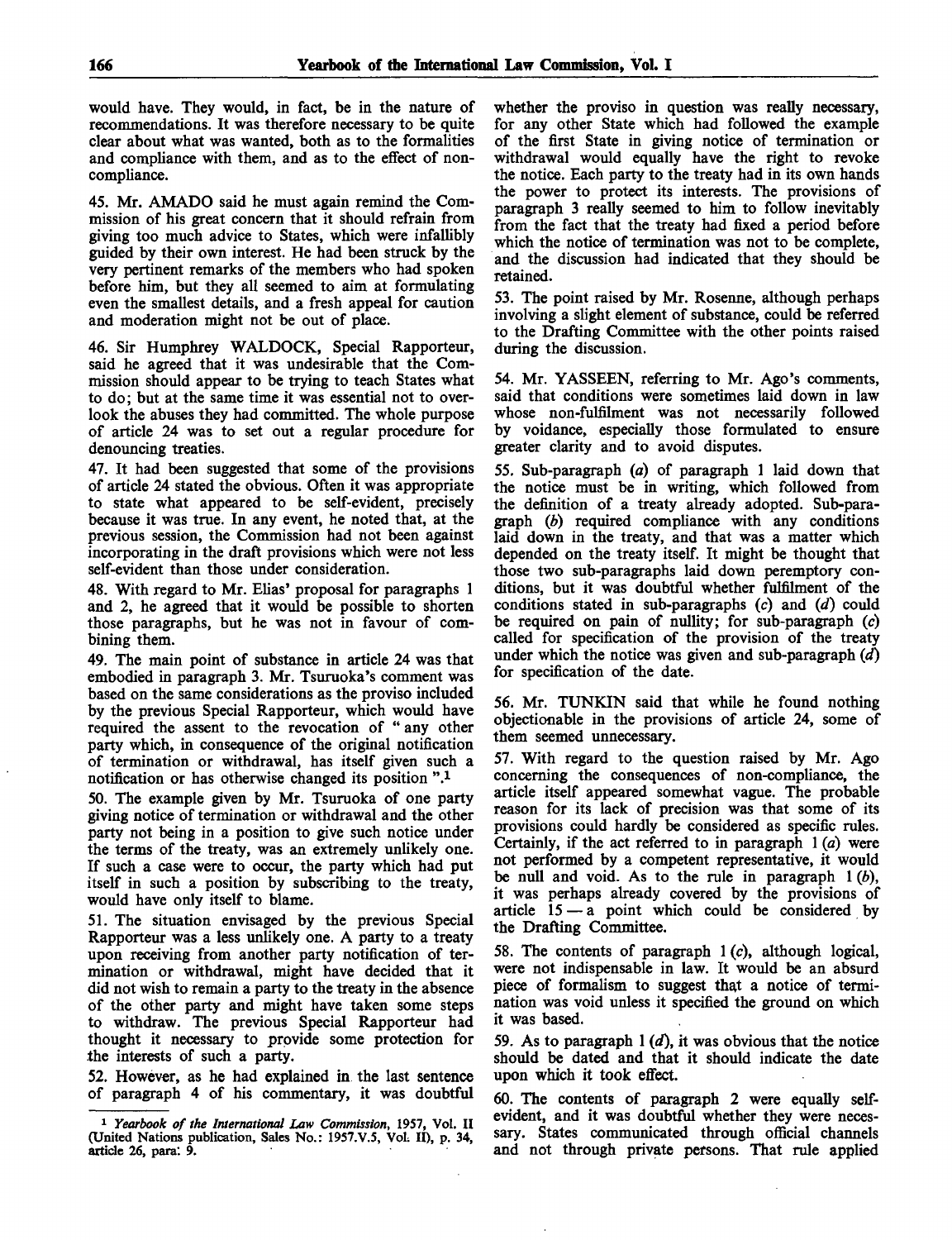to the whole of the law of treaties, not merely to the subject matter of article 24.

61. Paragraph 3 embodied the only rule of significance in the article. It was important to include in the draft a provision on the right to revoke notice of termination, withdrawal or suspension.

62. Mr. AGO said that, like Mr. Yasseen and Mr. Tunkin, he doubted whether non-observance of some of the provisions in paragraph 1 should be regarded as necessarily voiding the notice; that applied even to the provision requiring the notice to be in writing. The four sub-paragraphs of paragraph 1 were preceded by the words " a notice... in order to be effective, must... ". The problem was therefore one of substance, not of form.

63. Mr. LIU said that article 24 was a logical sequel to article 23 and although some of its provisions might appear self-evident and might be already covered by implication in other articles, it had the merit of laying down a regular procedure for terminating or suspending a treaty. The structure proposed by the Special Rapporteur ought to be maintained and little would be left of the article if paragraphs 1 and 2 were omitted.

64. Sir Humphrey WALDOCK, Special Rapporteur, said it was desirable that some of the provisions of paragraph 1 should be made obligatory in order to regularise the procedure for termination, withdrawal or suspension, in the interests of protecting the stability of treaties. There was perhaps a difference between the conditions laid down in sub-paragraphs *(a)* and *(b)* and those in sub-paragraphs (c) and *(d).* The last two sub-paragraphs could be drafted in the form of a recommendation.

65. The act of communication being a definite juridical act, he was also strongly of the opinion that the requirements in paragraph 2 should be obligatory. Similar provisions had been laid down in article 19 of Part I in regard to reservation.

66. The CHAIRMAN suggested that article 24 should be referred to the Drafting Committee; the Commission could decide on any outstanding question of substance when it had had a new text before it.

*It was so agreed.*

67. The CHAIRMAN invited the Special Rapporteur to introduce article 25 (A/CN.4/156/Add.2).

ARTICLE 25 (ANNULMENT, DENUNCIATION, TERMINATION OR SUSPENSION OF TREATY OBLIGATIONS INDER A RIGHT ARISING BY OPERATION OF LAW)

68. Sir Humphrey WALDOCK, Special Rapporteur, said that, having given a full explanation in the commentary, he need not say much by way of introduction. During the discussion of earlier articles, members had clearly linked the application of the rules laid down in them with the procedural requirements set out in article 25. The purpose of the article was to establish a regular procedure for effecting the annulment, denunciation, termination or suspension of a treaty, which was all the more necessary in the present article, where the grounds for doing so were connected with essential validity, breach or a change in circumstances which might require an interpretation of the facts that could give rise to serious controversies.

69. In paragraphs 1 to 3 he had set out the conditions to be fulfilled by the party claiming the right to annul, denounce, terminate or suspend, including that of having to make a full statement of the grounds upon which the claim was based. Paragraphs 4 to 7 dealt with the case in which an objection was raised to the claim, whether on a ground of fact or of law. The right of unilateral action by the claimant party had to some extent been made dependent on the willingness of the other party or parties to have the matter investigated by negotiations between the parties or, failing agreement, by referring the dispute to enquiry, mediation, conciliation, arbitration or judicial settlement. Perhaps those alternative procedures should be further extended so as to cover all the procedures mentioned in Article 33 of the Charter. He had explained in the commentary why he considered it necessary to provide for a wide range of alternative methods of settlement.

70. His purpose had not been to establish some form of compulsory jurisdiction, but to impose certain safeguards against States proceeding arbitrarily to terminate legal relations which they had voluntarily entered into with each other. It would not be unreasonable to regard unilateral annulment, denunciation, termination or suspension as arbitrary if the claimant were unwilling to have the matter considered on its merits. In his opinion, the draft would be incomplete without such a provision.

71. Mr. CASTRÉN said that article 25, though procedural, was a key article, a necessary and even essential complement of several other articles in the draft.

72. The Special Rapporteur had been guided by the writings of the leading authorities and, in particular, had adopted Sir Gerald Fitzmaurice's proposals, which he had tried to improve in certain respects. In many ways his draft constituted a genuine advance, but he had not, perhaps, succeeded in solving the problem entirely. For his ingeniously drafted article suffered from a serious gap, in paragraph 6, which might frustrate all the good intentions of the remainder by opening the door to arbitrary action. If the other party to the treaty chose to submit the dispute to some authority for purposes of enquiry, mediation or conciliation and that procedure failed to bring about a settlement, there would be a deadlock. The answer given by the Special Rapporteur in paragraph 16 of his commentary was not satisfactory because, while recognizing the difficulties which might arise in practice, he did not attempt to resolve them in the article.

73. It was the Commission's duty to propose a solution to meet all eventualities. He therefore suggested that it should be laid down that, if the procedures mentioned failed, the parties should submit the dispute to arbitration or judicial settlement. If the party that wished to amend or terminate the treaty refused to refer the matter to arbitration or judicial settlement, it would be bound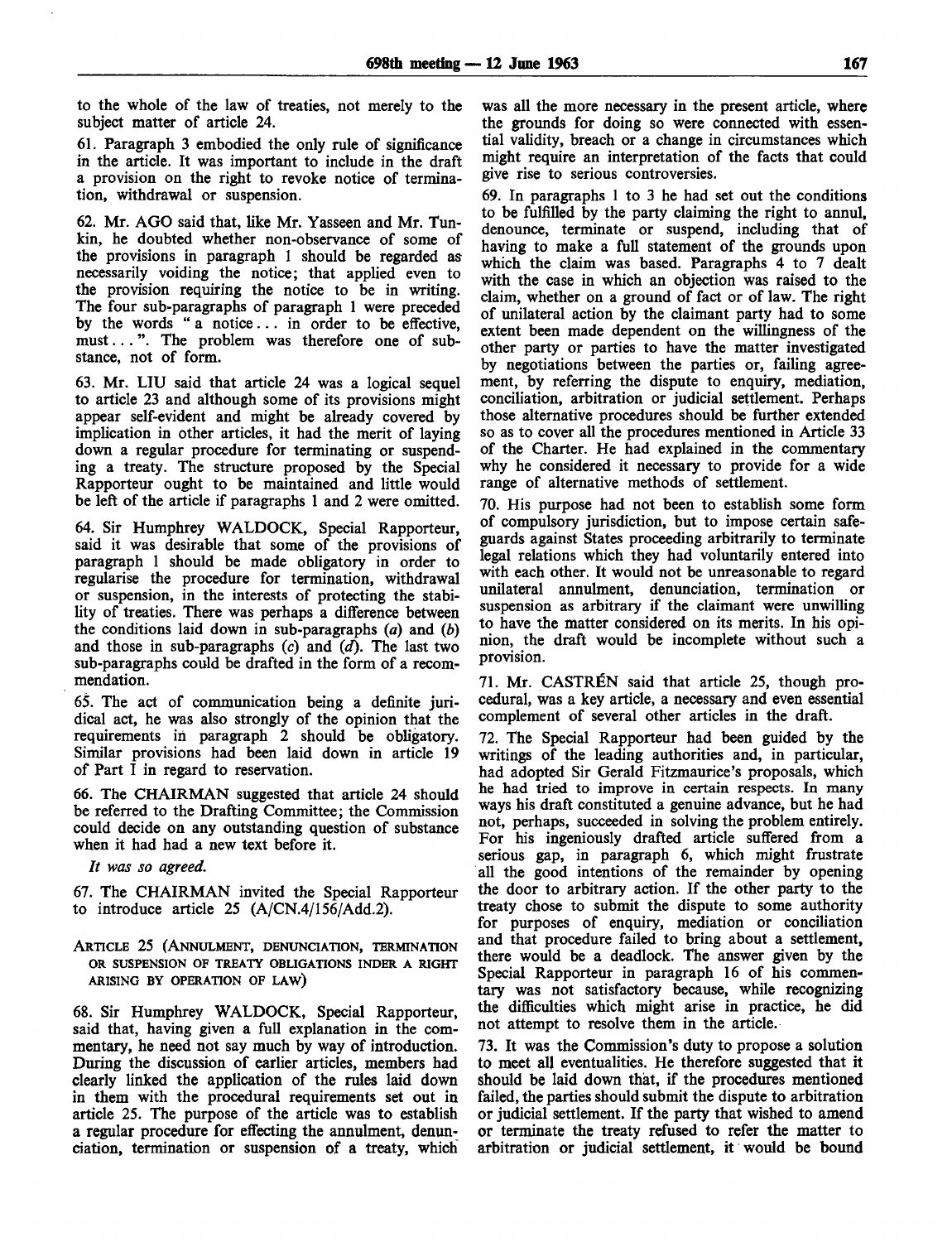to continue to apply the treaty as it stood. If it was the other party that was obstructive, then the treaty, or the disputed provision, could be denounced unilaterally.

74. So far as the form of the article was concerned, he thought that in paragraph 1, article 17 should be added to the list of articles to which the procedure set out in article 25 applied. Paragraph 1 *(b)* provided that the notice given by a party claiming the right to annul, denounce or terminate a treaty must contain a full statement of the grounds upon which the claim was based and of the provision by which it was said to be justified. That statement should mention, in particular, the relevant provisions, if any, of the treaty in question. In addition a time-limit, perhaps two weeks, should be laid down at the end of the paragraph, for cases of special urgency.

75. Paragraph 2 could be deleted, since the general rule stated more fully in article 24, paragraph 2, was also applicable to the cases contemplated.

76. Similarly, the second sentence of paragraph 3 could be omitted and the introductory sentence of paragraph 4 abridged to read: " If, however, objection has been raised by any party, the claimant party must first...".

77. Paragraph *4(b)* was not quite clear. The Special Rapporteur had probably intended to say that the State which wished to be released from the treaty obligations must, if the other party objected, offer to submit the dispute to any of the procedures mentioned in that sub-paragraph. As it stood, however, the provision might be interpreted to mean that it was sufficient to propose only one of those procedures.

78. In paragraph 5, the phrase " it shall be considered to have waived its objection" was unnecessary. It would be appropriate at that point, too, to fix a timelimit of less than three months for urgent cases — say two weeks, as in paragraph 1.

79. He did not approve of the provision in paragraph 6 under which performance of the obligations of the treaty could be suspended provisionally in pursuance of a decision or recommendation of the tribunal, organ or authority to which the dispute had been referred; for a recommendation could not have that effect, and the other organs should not be given such great powers as an arbitral tribunal or international court.

80. Mr. TUNKIN said that he wished to raise what might perhaps be regarded as a point of order. Article 25 contained two kinds of provisions: purely formal ones laying down the conditions to be fulfilled by a party wishing to exercise the right of annulment, denunciation, termination or suspension, and more important ones for regulating the settlement of disputes. Without prejudice to his general position concerning that latter question, which was well known, he considered that disputes might arise in connexion with any of the rules already formulated, including those contained in Part I, and those would no doubt appear in the Special Rapporteur's third report. In order to avoid repetitive discussion, it would be advisable to

postpone consideration of article 25 and take up provisions concerning the settlement of disputes at the end of the discussion at the next session. An article on that subject would in any case be placed at the end of the draft.

81. Mr. BRIGGS said that in his view it was important that the Commission should take up article 25 without delay; he, for one, had had to reserve his position on a number of earlier articles pending the decision on the structure of article 25. The conditions laid down in article 25 provided important safeguards for the exercise of certain substantive rights that had been discussed under sections II and III. The articles already referred to the Drafting Committee would remain somewhat meaningless unless some tentative conclusion at least were reached on article 25 at the present session.

82. The CHAIRMAN said he had not understood Mr. Tunkin as having formally proposed, on a point of order, that discussion of article 25 should be postponed, so the article was still before the Commission.

83. Mr. de LUNA supported Mr. Tunkin's view. As the Commission had deferred its decision on the final drafting of the articles considered at the present session which were related to article 25, it might just as well postpone consideration of article 25 until the next session, since that article was really general in scope, As Mr. Tunkin had not formally raised a point of order, the Commission could continue to discuss the article, though it would not be able to decide on the final form until it had concluded its examination of the draft convention, since all the previous work would be in vain if article 25 did not really provide a solution for all the problems raised in the draft.

84. Mr. TUNKIN pointed out that if an article on the settlement of disputes was included at all, it was usually placed at the end of a convention. In the present instance it would necessarily have to apply to the draft as a whole and it would therefore be more orderly to take up article 25 last.

85. Mr. TABIBI said it would be helpful to have a preliminary discussion on article 25 without formulating any rule or referring the article to the Drafting Committee; otherwise an incomplete text would have to be submitted to governments for comment and that might complicate matters. The decision on the article could be left till the next session.

86. Mr. GROS said he could hardly speak on the substance of article 25 so long as the Commission was still considering when it should be discussed. Acceptance of Mr. Tunkin's proposal would involve not merely postponing the discussion of article 25, but also deferring any final decision on the articles concerning the validity of treaties, which the Commission had examined and should adopt at the present session. Many members considered that, as the Special Rapporteur had said in paragraph 1 of his commentary, article 25 was a key article and a necessary supplement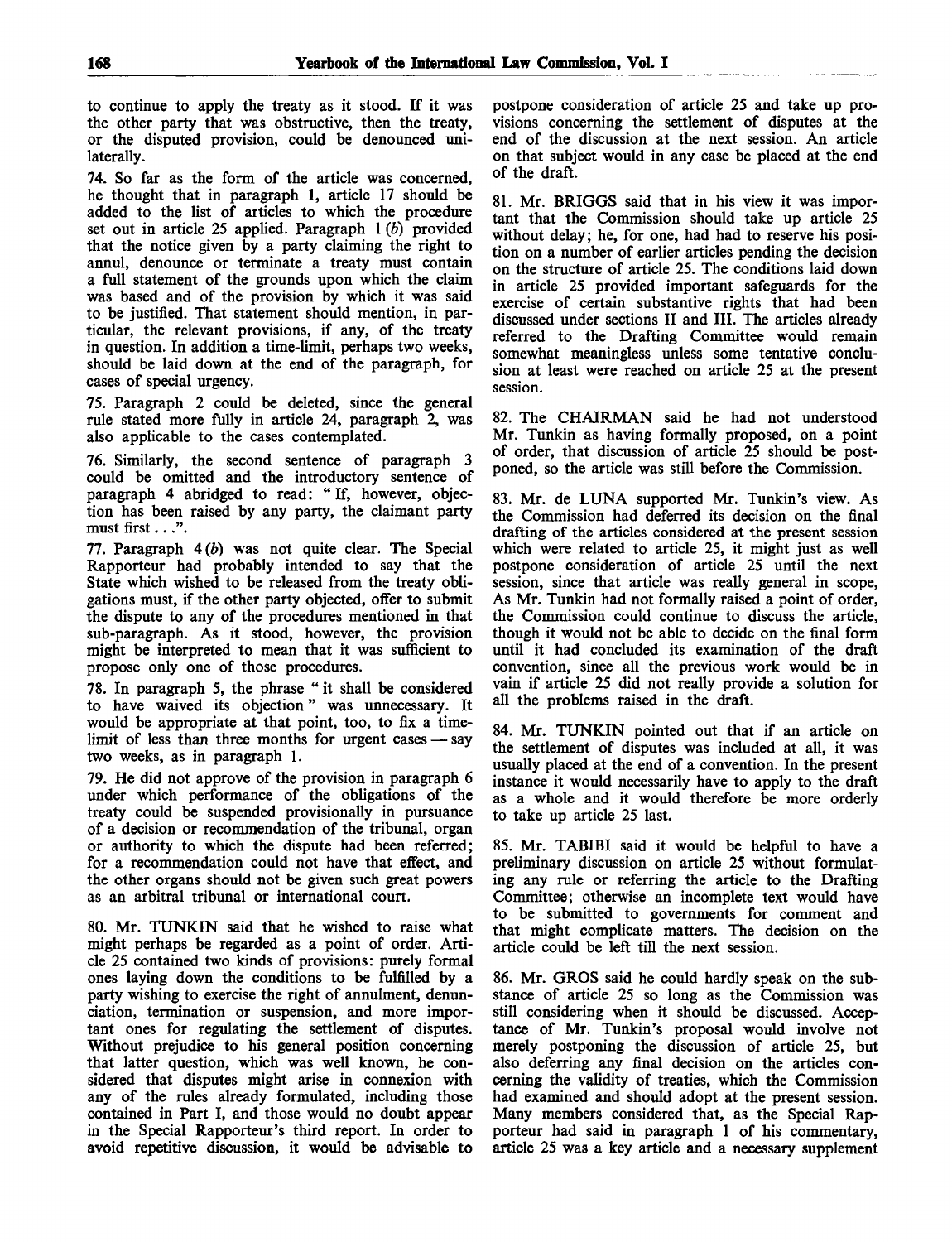to several preceding articles; they would therefore find it difficult to accept those articles as finally adopted if article 25 was not adopted.

87. If the Commission accepted Mr. Tunkin's proposal, some pragmatic means would have to be found of informing governments that the Commission had drafted several articles, but had not adopted them finally because article 25, the key article, was not discussed until 1964. He was in favour of adopting, at the present session, an article on the problems dealt with in article 25, which, like all the others, would be subject to revision.

88. With regard to the substance of the question, he was not convinced by the argument that article 25 was a final clause; it was not solely a matter of the settlement of disputes, for the Commission had studied the validity of treaties — in other words, the conditions under which States could dispute the validity of a treaty — and it had tried not to impair the binding character of treaties, for any weakening of that rule would lead to the right of unilateral denunciation and consequently to a veritable anarchy in international relations.

89. That being so, however, now that the Commission was reaching the end of the essential section on validity, it should suggest some means of preventing such legal anarchy. Article 25 was not a final clause concerning all the problems relating to the interpretation and application of treaties, but the key to certain very specific articles. In an international community which had not yet evolved a hierarchy of authorities, it was necessary to provide some means of avoiding arbitrary action, for the articles already drawn up might appear to some States to justify unilateral decisions that would not be subject to impartial examination by any authority.

90. He would therefore prefer members of the Commission to agree on some means of supervision. He realized that they did not all approve of the Special Rapporteur's text, even though he had provided a range of provisions which should enable every member to support at least some of the means proposed, such as conciliation or examination by an international organization. The Commission should accordingly discuss the substance, and if the majority decided in favour of postponement, it should postpone adoption of the articles on the validity of treaties as well as article 25, and communicate to governments, as a sort of preliminary draft, the articles already drawn up together with a note summing up the discussion on article 25.

91. Mr. PAREDES said he found the provisions of article 25 extremely satisfactory and wholly acceptable. Hitherto there had been great uncertainty as to how a dispute would be settled if a claim to terminate, withdraw from or suspend a treaty were contested by one of the parties, and the Special Rapporteur had made an important contribution to international law by showing a simple way to decide the issue. It might, however, prove necessary to add some further conditions in paragraph 1.

92. On the question of the procedure to be followed by the Commission, he agreed with Mr. Gros that article 25 should be discussed, since it was one of the most important in the Special Rapporteur's second report and must affect the Commission's final conclusions on other articles.

93. Mr. de LUNA said that, after hearing the explanations given by Mr. Gros and Mr. Paredes, he agreed that the Commission should discuss article 25 and approve a provisional text, on the clear understanding that the text would not be finally adopted until consideration of the whole of the draft had been completed.

94. Mr. AGO said that article 25 had a first part which was the counterpart of article 24 and raised no special problem; but the present subject of discussion was the second part, which also related to all the matters concerning validity already considered in connexion with the previous articles and to some extent constituted their conclusion. If that second part were deleted, for example, all the provisions concerning the *clausula rebus sic stantibus* might be left in abeyance.

95. He thought it would be difficult to begin a discussion as Mr. Tabibi had suggested, in the knowledge that it would be purely academic. It would be better not to prejudge the outcome of the discussion.

96. The CHAIRMAN said he agreed with Mr. AGO that the Commission must continue consideration of article 25 without attempting to decide in advance what would be the final outcome of the discussion.

97. Sir Humphrey WALDOCK, Special Rapporteur, said he would be very reluctant to defer consideration of the important matters dealt with in article 25 until the next session, if only for the purely practical reason that the Commission would then be very fully occupied with the matters to be covered by his third report. That report would include, for example, the extremely troublesome question of the effect of treaties on third parties, which was likely to give rise to protracted discussion. It would be most helpful if the Commission could dispose of article 25 at the present session, even if only provisionally.

98. There was also a point of substance at stake. The question whether certain procedural checks, and if so what kind, were to be imposed on the application of the substantive rules laid down in sections II and III was quite separate from the question whether a special section, which would be applicable to the whole draft on the law of treaties, was to be included on the settlement of disputes such as those connected with responsibility and reparation for breach. The object of paragraphs 4-7 of article 25 was not to provide machinery for the settlement of disputes, but to provide procedural checks to prevent the arbitrary termination of treaty relations.

99. Mr. ROSENNE said he did not consider that article 25 could be classed as what was known as a disputes clause, which sometimes appeared in the general clauses of treaties, and of which a good example was article 36 of the Harvard Draft on the Law of Treaties.<sup>2</sup> Such a clause should certainly not be discussed at the

**<sup>2</sup>**  *American Journal of International Law,* **1935, Vol. 29, Supplement,** Part III, p. 665.